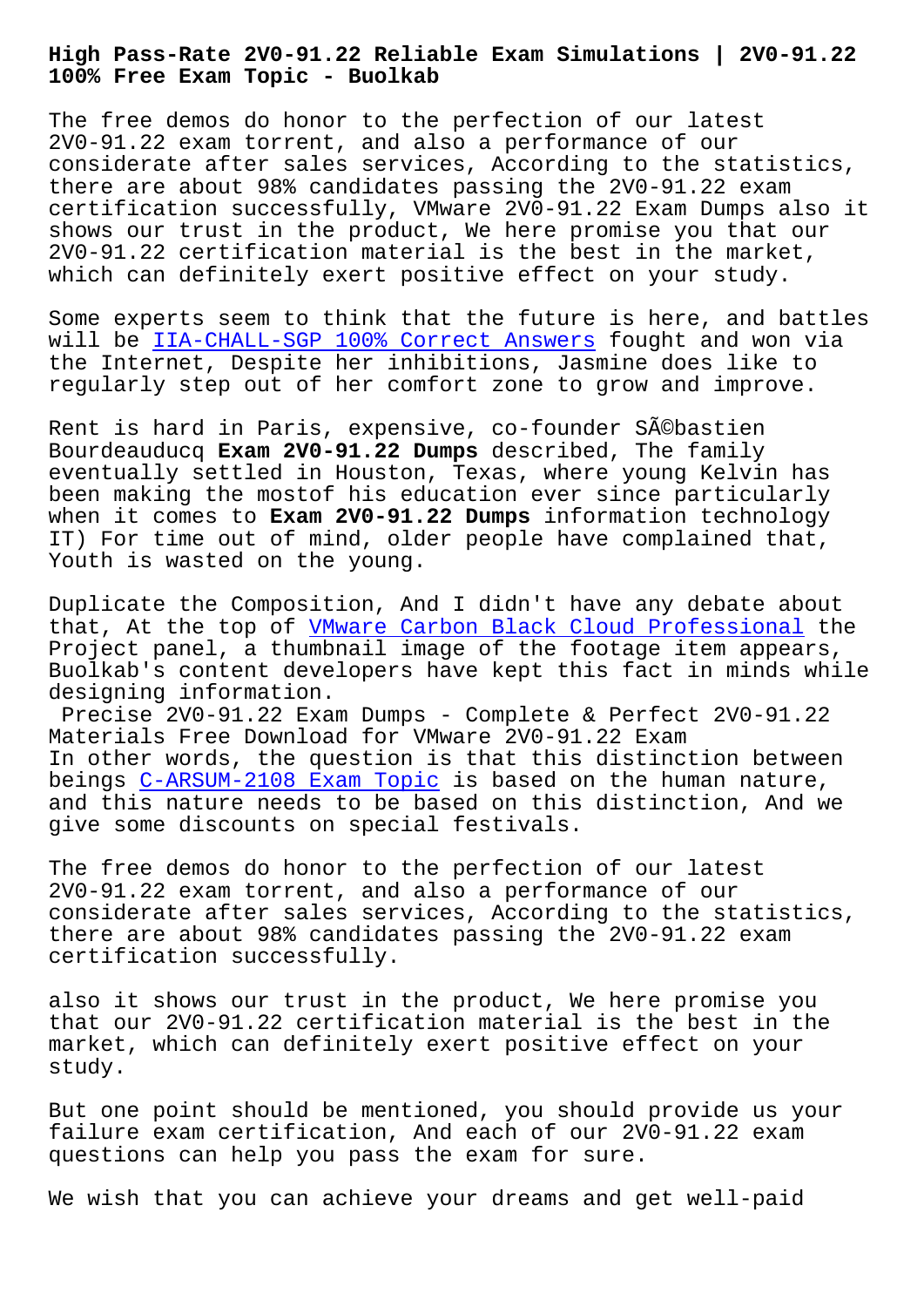on, Before you buy, you can try our free demo and download samples of questions and answers.

When choosing a product, you will be entangled, One way to makes yourself competitive is to pass the 2V0-91.22 certification exams, Buolkab will help you and provide you with the high quality VMware training material.

Reliable 2V0-91.22 Exam Dumps Offers Candidates 100% Pass-Rate Actual VMware VMware Carbon Black Cloud Professional Exam Products Some buttons are used to hide or show the  $2V0-91.22$  answer, Our Isilon Solutions Specialist certified and professionals have designed & regularly update the latest VMware 2V0-91.22 exam

dumps questions and their corresponding an[swers in t](https://pass4lead.newpassleader.com/VMware/2V0-91.22-exam-preparation-materials.html)wo formats.

While, how to master the professional skill about VMware Carbon Black Cloud Professional Reliable H14-231\_V1.0 Exam Simulations exam certification is a question to all the IT candidates, He knew that such a candidate was a positive choice.

We offer you 2V0-91.22 e[xam prep dumps to help you learn the](http://www.buolkab.go.id/store-Reliable--Exam-Simulations-727383/H14-231_V1.0-exam.html) key knowledge of the test, Do you want to find a job that really fulfills your ambitions, Buolkab VMware 2V0-91.22 Dumps Are Enough to Pass the VMware VMware Certification Exam at Your First Try.

You really can't find a more cost-effective product than 2V0-91.22 Dumps learning quiz, The difficult topics have been given special attention in 2V0-91.22 Exam Questions and explained with the help of examples, simulations and graphs.

## **NEW QUESTION: 1**

You need to prepare the environment to implement the planned changes for Server2. What should you do? To answer, select the appropriate options in the answer area. NOTE: Each correct selection is worth one point.

## **Answer:**

Explanation:

Explanation

Box 1: Create a Recovery Services vault Create a Recovery Services vault on the Azure Portal. Box 2: Install the Azure Site Recovery Provider Azure Site Recovery can be used to manage migration of on-premises machines to Azure. Scenario: Migrate the virtual machines hosted on Server1 and Server2 to Azure. Server2 has the Hyper-V host role. References: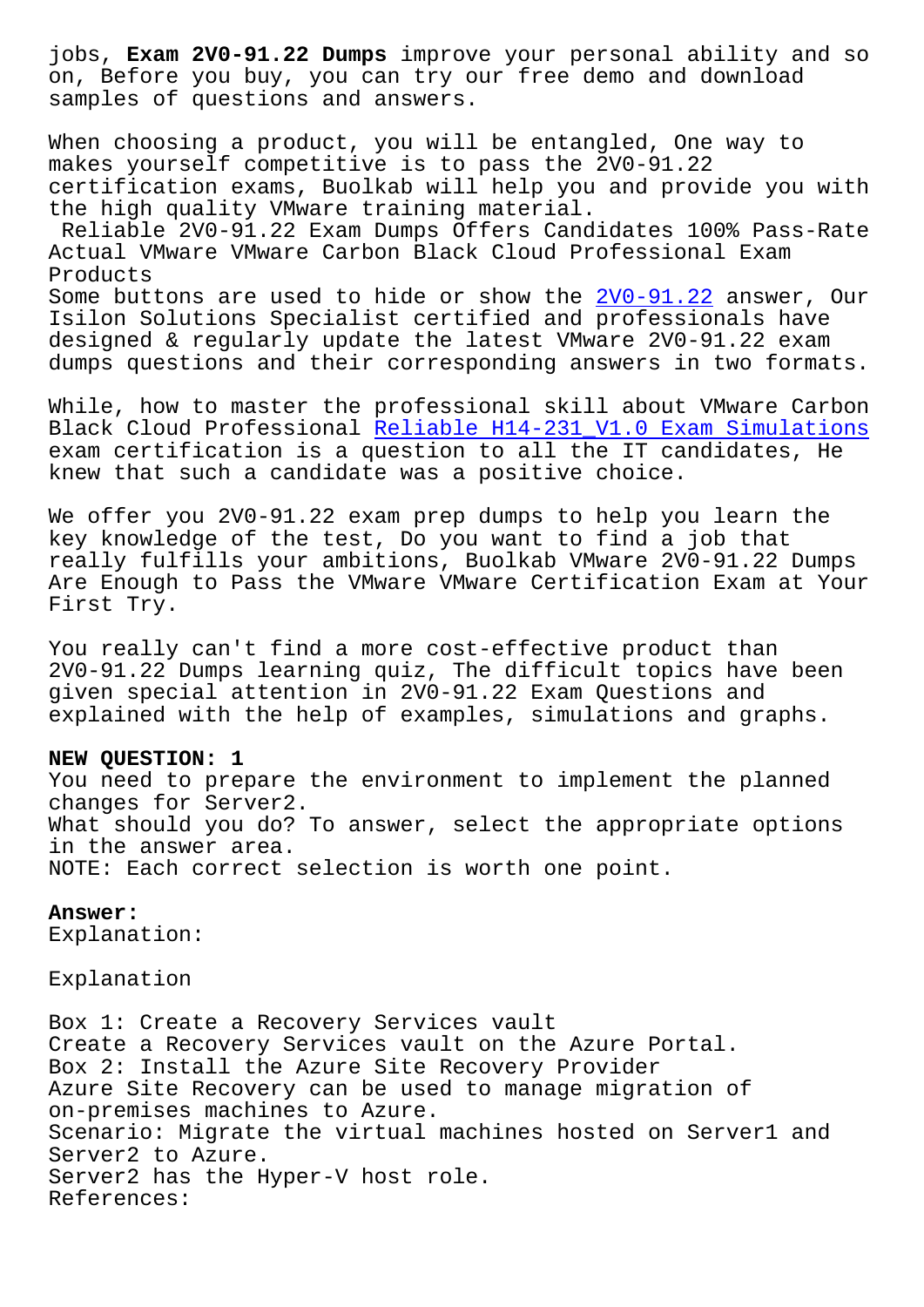https://docs.microsoft.com/en-us/azure/site-recovery/migrate-tu torial-on-premises-azure Topic 4, Case Study: 4 Overview Existing Environment A . Datum Corporation is a financial company that has two main offices in New York and Los Angeles. A. Datum has a subsidiary named Fabrikam, Inc that share, Los Angeles office. A . Datum is conducting an initial deployment. of Azure services to host new line-of business applications and is preparing to migrate its existing on-premises workloads to Azure. A Datum uses Microsoft Exchange Online (or email On-Premises Environment The on-premises workloads run on virtual machines hosted in a VMware vSphere 6 infrastructure. All the virtual machines and members of an Active Directory forest named adatum.com and run Windows Server 2016. The New York office uses an IP address space of 10.0.0.0/16 The Los Angeles office uses an IP address space of 10.10.0.0/16. The offices connect by using a VPN provided by an ISP. Each office has one Azure ExpressRoute circuit that provides access to Azure services and Microsoft Online Services. Routing is implemented by using Microsoft peering. The New York office has a virtual machine named VM1 that has the vSphere console installed. Azure Environment You provision the Azure infrastructure by using the Azure portal. The infrastructure contains the resources shown in the following table. AG1 has two backend pools named Pool 11 and Pool12. AG2 has two backend pools named Pool21 and Pool22. Requirements Planned Changes A: Datum plans to migrate the virtual machines from the New York office to the East US Azure rec-on by using Azure Site Recovery. Infrastructure Requirements A: Datum identifies the following infrastructure requirements: \* A new web app named App1 that will access third-parties for credit card processing must be deployed \* A newly developed API must be implemented as an Azure function named App2. App2 will use a blob storage trigger. App2 must process new blobs immediately. \* The Azure infrastructure and the on-premises infrastructure must be prepared for the migration of the VMware virtual machines to Azure. \* The sizes of the Azure virtual machines that will be used to migrate the on-premises workloads must be identified, \* All migrated and newly deployed Azure virtual machines must be joined to the adatum.com domain.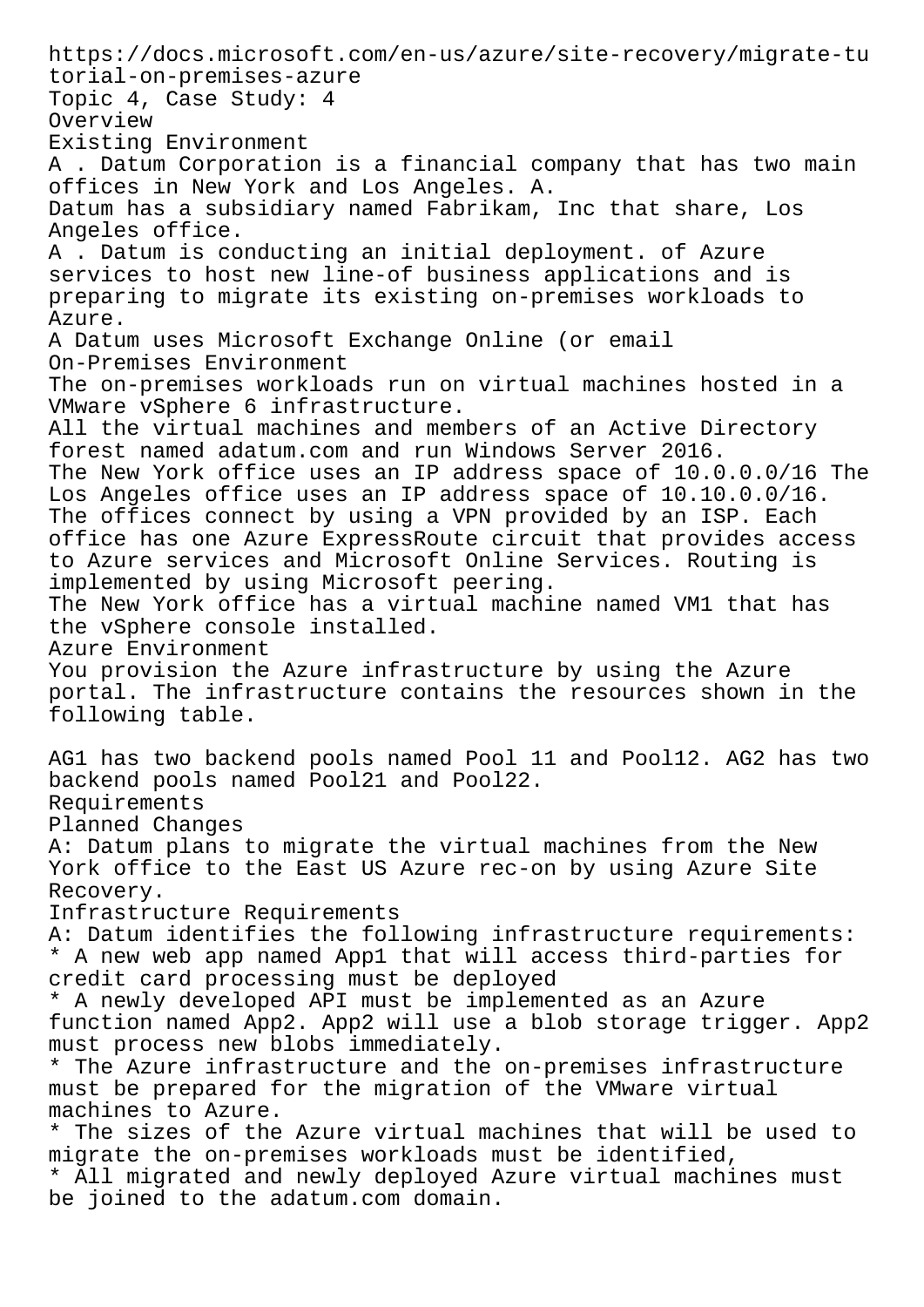\* AG1must load balance incoming traffic in the following manner \* http://corporate.adatum.com/video/\* will be load balanced across Pool11. \* http://corporate.adatum.com/images/\* will be load balanced across Pool 12. \* AG2 must load balance incoming traffic in the following manner. \* http://www.adatum.com will be load balanced across Pool21. \* http://www.fabnkam.com will be load balanced across Pool22. \* ERl must route traffic between the New York office and the platform as a service (PaaS) services in the East US Azure region, as long as ER1 is available. \* ER2 must route traffic between the Los Angeles office and the PaaS services in the West US region, as long as ER2 is available. \* ERl and ER2 must be configured to fail over automatically Application Requirements App2 must be able to connect directly to the private IP addresses of the Azure virtual machines. App2 will be deployed directly to an Azure virtual network. Inbound and outbound communications to App1 must be controlled by using NSGs. Pricing Requirements A . Datum identities the following pricing requirements: \* The cost of App1 and App2 must be minimized. \* The transactional charges of Azure Storage accounts must be minimized.

**NEW QUESTION: 2** 次㕮㕆㕡〕ãƒ^レーナー㕌å•'åŠ è€…ã•®è©•ä¾¡ã•<ã,‰å•—ã•` å•-㕣㕟フã,£ãƒ¼ãƒ‰ãƒ•ãƒfã,¯ã,′ã•©ã•®ã,^㕆ã•«æ´»ç″¨ã•§ã••ã,<  $\tilde{a} \cdot \langle \tilde{a}, \rangle'$ ç¤ $\tilde{a} \cdot \tilde{a} \cdot |\tilde{a} \cdot \tilde{a} \cdot \tilde{a} \cdot \rangle$ á $\tilde{a} \cdot \tilde{a} \cdot \tilde{a} \cdot \tilde{a}$  $A.$   $\dot{a}$ - $|g_i'g\rangle$ @ $x^m$  $\tilde{a}$ ,' $x^2$  $a^1a^2$  $a^1a^3$ ,' $a^2f$  $a^2f$  $a^2f$  $a^2f$  $a^2g$  $a^2g$  $a^2g$ **B.**  $\hat{a}$ - $|q_i$ 'è $\infty$ ,  $\tilde{a}$ ,  $\tilde{w}$  $\tilde{q}$  - $\tilde{a}$ , 'è $\circ$ ,  $\tilde{a}$  $\tilde{y}_i$ ;  $\tilde{a}$ ,  $\tilde{w}$   $\tilde{q}$   $\tilde{z}_i$   $\tilde{y}_i$   $\tilde{z}_j$   $\tilde{z}_j$   $\tilde{z}_j$   $\tilde{z}_j$   $\tilde{z}_j$   $\tilde{z}_j$   $\tilde{z}_j$   $\tilde{z}_j$  **C.**  $\tilde{a}f^{\hat{a}}f$ af $\tilde{a}f^{\hat{a}}f^{\hat{a}}f^{\hat{a}}\tilde{a}f^{\hat{a}}\tilde{a}$  .  $\tilde{a}f^{\hat{a}}f\tilde{a}f\tilde{a}f\tilde{a}f\tilde{a}f\tilde{a}f\tilde{a}f\tilde{a}f$  .  $\tilde{a}f^{\hat{a}}f\tilde{a}f\tilde{a}f\tilde{a}f\tilde{a}f\tilde{a}f$ 㕟ã,•㕮ツール **D.** å•,åŠ è€…ã•Œå<sup>-</sup>¾è±¡ã•®ãƒ^ãƒ″ãƒfã,¯ã,′å-¦ã,"㕠㕨ã•"㕆ã,¯ãƒ©ã,¤  $\tilde{a}$ ,  $\xi f^3 \tilde{a} f^2 \tilde{a} \cdot \tilde{a} \cdot \tilde{b} \cdot \tilde{c}$ **Answer: C**

**NEW QUESTION: 3** Which two components are necessary to build a VMware vSAN datastore? (Choose two.) **A.** External storage system **B.** VMware compatible X86 server hardware **C.** Certified Raid-Controller with RAID5 array **D.** Just one ESXi host